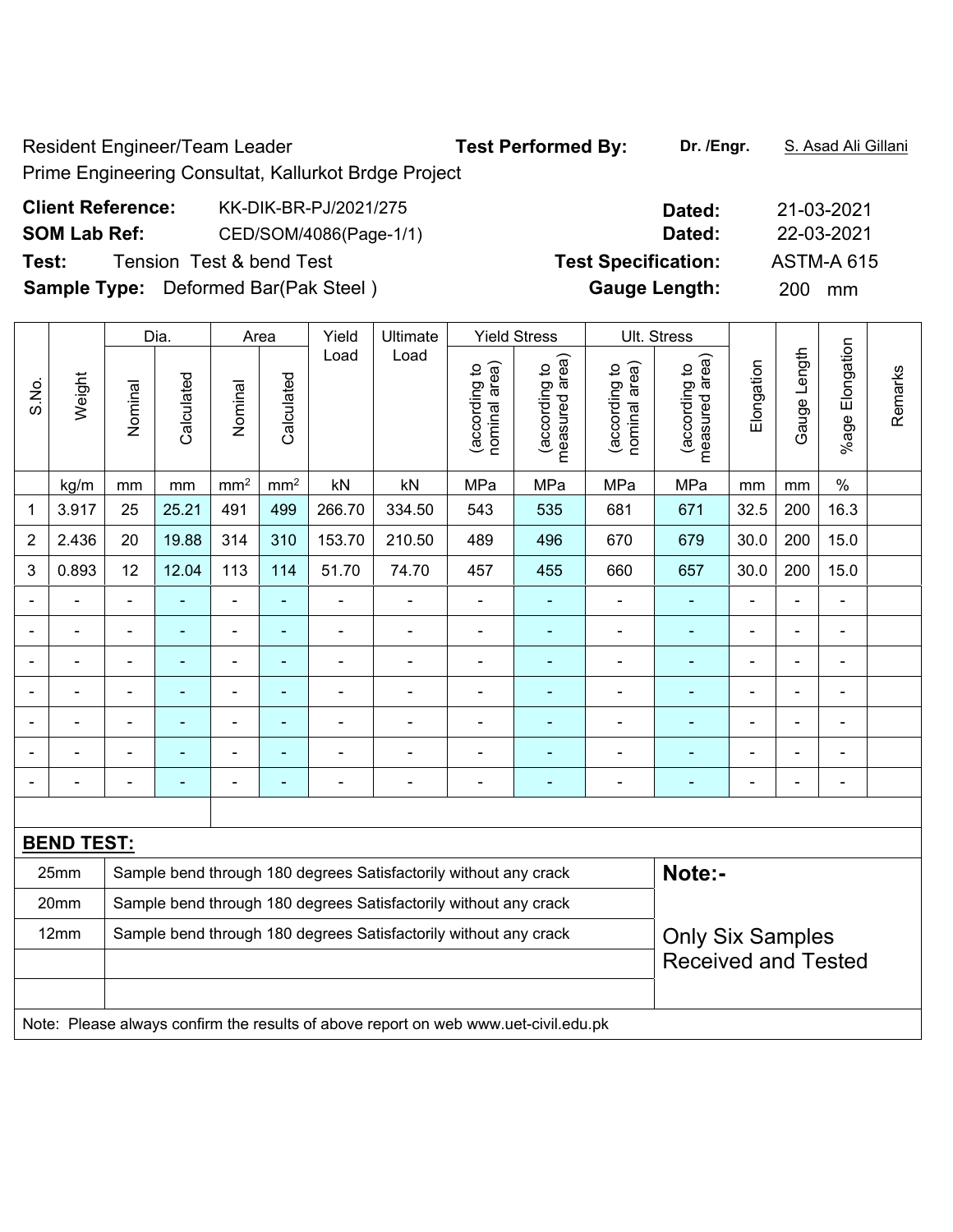Shahid Builders (Pvt) Ltd. **Test Performed By:** Dr. /Engr.

S. Asad Ali Gillani

Construction of Proposed Trust School For Amir Town Harbanspura, Lahore

| <b>Client Reference:</b> |            | SBL/2021/UET-TEDS/1222              |                           |
|--------------------------|------------|-------------------------------------|---------------------------|
| Dated:                   | 22-03-2021 |                                     |                           |
| Test:                    |            | <b>Tension Test &amp; Bend Test</b> | <b>Test Specification</b> |
| <b>Gauge Length:</b>     |            | 8 inch                              | <b>Sample Type:</b>       |

**SOM Lab Ref:** 4087 (Page-1/1) **Dated:** 22-03-2021 **Dated:** 22-03-2021 **Test:** ASTM-A-615 **Deformed Bar** 

|                |                                                                                     |                                                                                                                            | Dia.       |                 | Area            | Yield                    | Ultimate                                                         |                                | <b>Yield Stress</b>                         |                                | Ult. Stress                     |            |                |                           |         |
|----------------|-------------------------------------------------------------------------------------|----------------------------------------------------------------------------------------------------------------------------|------------|-----------------|-----------------|--------------------------|------------------------------------------------------------------|--------------------------------|---------------------------------------------|--------------------------------|---------------------------------|------------|----------------|---------------------------|---------|
| S.No.          | Weight                                                                              | Nominal                                                                                                                    | Calculated | Nominal         | Calculated      | Load                     | Load                                                             | nominal area)<br>(according to | (according to<br>measured area)<br>measured | nominal area)<br>(according to | (according to<br>measured area) | Elongation | Gauge Length   | Elongation<br>$%$ age $ $ | Remarks |
|                | lb/ft                                                                               | #                                                                                                                          | in         | in <sup>2</sup> | in <sup>2</sup> | Tons                     | Tons                                                             | psi                            | psi                                         | psi                            | psi                             | in         | in             | $\%$                      |         |
| 1              | 2.617                                                                               | 8                                                                                                                          | 0.990      | 0.79            | 0.769           | 26.66                    | 35.49                                                            | 74420                          | 76450                                       | 99090                          | 101800                          | 1.60       | 8.0            | 20.0                      |         |
| $\overline{2}$ | 2.616                                                                               | 8                                                                                                                          | 0.990      | 0.79            | 0.769           | 26.32                    | 35.29                                                            | 73480                          | 75490                                       | 98520                          | 101210                          | 1.50       | 8.0            | 18.8                      |         |
| 3              | 1.498                                                                               | 6                                                                                                                          | 0.748      | 0.44            | 0.440           | 13.83                    | 19.13                                                            | 69340                          | 69340                                       | 95910                          | 95910                           | 1.20       | 8.0            | 15.0                      |         |
| 4              | 1.498                                                                               | 6                                                                                                                          | 0.748      | 0.44            | 0.440           | 13.66                    | 18.98                                                            | 68470                          | 68470                                       | 95140                          | 95140                           | 1.10       | 8.0            | 13.8                      |         |
| 5              | 0.674                                                                               | $\overline{\mathbf{4}}$                                                                                                    | 0.502      | 0.20            | 0.198           | 6.22                     | 8.63                                                             | 68570                          | 69260                                       | 95210                          | 96170                           | 1.30       | 8.0            | 16.3                      |         |
| 6              | 0.675                                                                               | $\overline{4}$                                                                                                             | 0.502      | 0.20            | 0.198           | 6.17                     | 8.63                                                             | 68010                          | 68700                                       | 95210                          | 96170                           | 1.20       | 8.0            | 15.0                      |         |
|                |                                                                                     | $\blacksquare$                                                                                                             |            |                 |                 |                          |                                                                  |                                |                                             |                                |                                 |            |                | $\blacksquare$            |         |
|                |                                                                                     |                                                                                                                            |            |                 |                 |                          |                                                                  | L,                             |                                             | ÷                              | ÷,                              |            |                | ä,                        |         |
| $\blacksquare$ |                                                                                     |                                                                                                                            |            |                 |                 |                          | $\blacksquare$                                                   |                                | $\overline{\phantom{0}}$                    | $\blacksquare$                 | ۰                               |            |                | $\blacksquare$            |         |
| $\blacksquare$ |                                                                                     | $\blacksquare$                                                                                                             |            | $\blacksquare$  |                 | $\overline{\phantom{0}}$ | $\blacksquare$                                                   | $\blacksquare$                 | $\blacksquare$                              | ÷                              | ۰                               | ۰          | $\blacksquare$ | $\blacksquare$            |         |
|                |                                                                                     |                                                                                                                            |            |                 |                 |                          |                                                                  |                                |                                             |                                |                                 |            |                |                           |         |
|                | <b>BEND TEST:</b>                                                                   |                                                                                                                            |            |                 |                 |                          |                                                                  |                                |                                             |                                |                                 |            |                |                           |         |
|                | #8                                                                                  |                                                                                                                            |            |                 |                 |                          | Sample bend through 180 degrees Satisfactorily without any crack |                                |                                             |                                | Note:-                          |            |                |                           |         |
|                | #6                                                                                  | Sample bend through 180 degrees Satisfactorily without any crack                                                           |            |                 |                 |                          |                                                                  |                                |                                             |                                |                                 |            |                |                           |         |
|                | #4                                                                                  | Sample bend through 180 degrees Satisfactorily without any crack<br><b>Only Nine Samples</b><br><b>Received and Tested</b> |            |                 |                 |                          |                                                                  |                                |                                             |                                |                                 |            |                |                           |         |
|                |                                                                                     |                                                                                                                            |            |                 |                 |                          |                                                                  |                                |                                             |                                |                                 |            |                |                           |         |
|                | Note: Please always confirm the results of above report on web www.uet-civil.edu.pk |                                                                                                                            |            |                 |                 |                          |                                                                  |                                |                                             |                                |                                 |            |                |                           |         |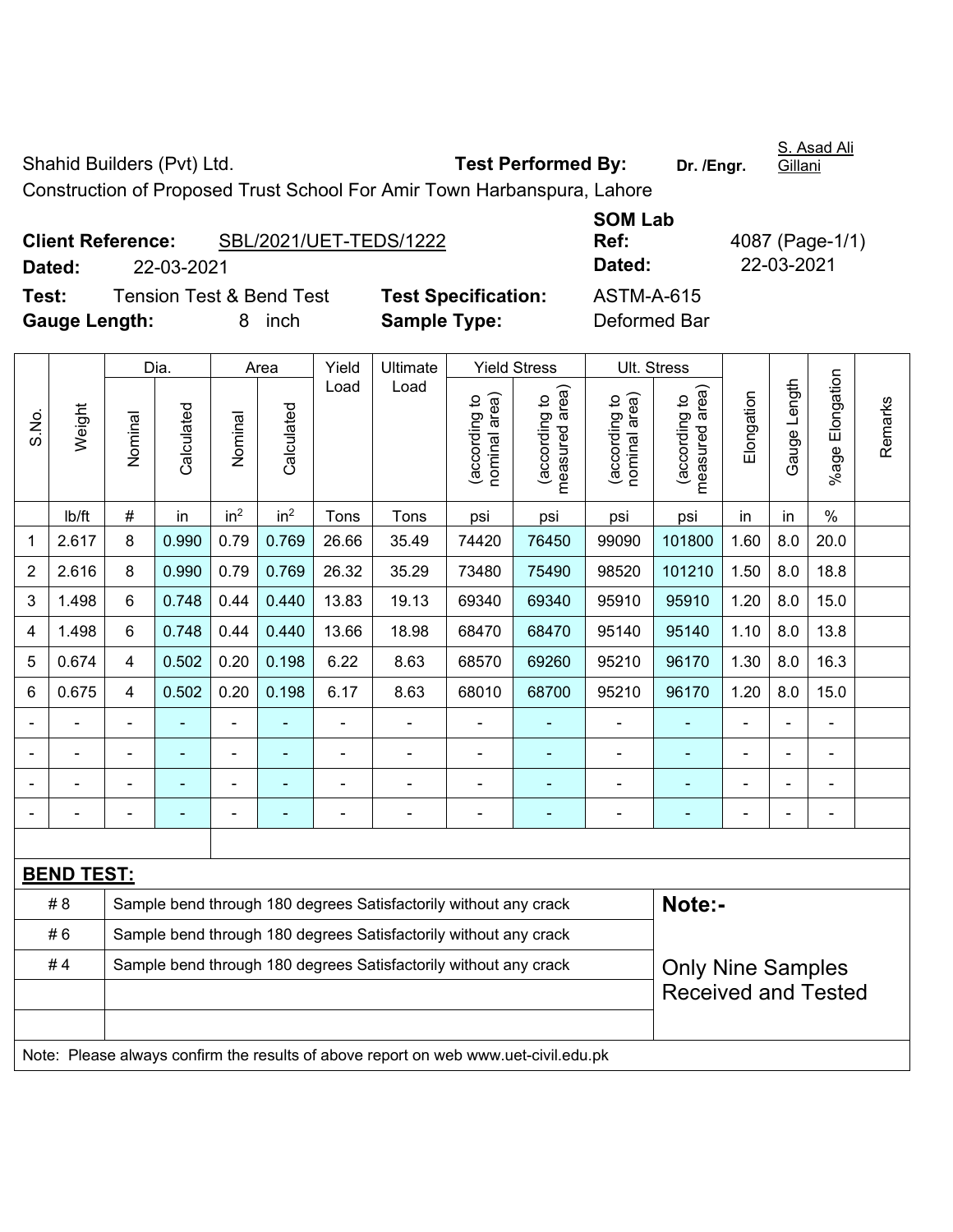Anis Ahmed **Test Performed By:** Dr. /Engr.

Senior Engineer, Mansoor Mazhar & Associates, Lahore

| <b>Client Reference:</b> | nil |
|--------------------------|-----|
|--------------------------|-----|

**Test:** Tension Test & Bend Test **Test Specification: Gauge Length:** 8 inch **Sample Type:** Deformed Bar

|                                         |                                 |                            | ---------  |                |
|-----------------------------------------|---------------------------------|----------------------------|------------|----------------|
|                                         | <b>Client Reference:</b><br>nil |                            | Ref:       | 4088(Page-1/1) |
| Dated:                                  | 22-03-2021                      |                            | Dated:     | 22-03-2021     |
| Test:                                   | Tension Test & Bend Test        | <b>Test Specification:</b> | ASTM-A-615 |                |
| $\bullet$ $\bullet$ $\bullet$ $\bullet$ |                                 | - - -                      |            |                |

**SOM Lab** 

|                |                                                                                     |                | Dia.                                                                                        |                 | Area            | Yield                    | Ultimate                                                         |                                | <b>Yield Stress</b>             |                                | Ult. Stress                    |                |                |                          |         |
|----------------|-------------------------------------------------------------------------------------|----------------|---------------------------------------------------------------------------------------------|-----------------|-----------------|--------------------------|------------------------------------------------------------------|--------------------------------|---------------------------------|--------------------------------|--------------------------------|----------------|----------------|--------------------------|---------|
| S.No.          | Weight                                                                              | Nominal        | Calculated                                                                                  | Nominal         | Calculated      | Load                     | Load                                                             | nominal area)<br>(according to | (according to<br>measured area) | (according to<br>nominal area) | measured area)<br>decording to | Elongation     | Gauge Length   | Elongation<br>$%$ age I  | Remarks |
|                | lb/ft                                                                               | $\#$           | in                                                                                          | in <sup>2</sup> | in <sup>2</sup> | Tons                     | Tons                                                             | psi                            | psi                             | psi                            | psi                            | in             | in             | $\%$                     |         |
| 1              | 2.589                                                                               | 8              | 0.984                                                                                       | 0.79            | 0.761           | 23.36                    | 33.69                                                            | 65230                          | 67710                           | 94050                          | 97640                          | 1.50           | 8.0            | 18.8                     |         |
| $\overline{2}$ | 1.460                                                                               | 6              | 0.739                                                                                       | 0.44            | 0.429           | 12.97                    | 17.91                                                            | 65000                          | 66660                           | 89780                          | 92080                          | 1.40           | 8.0            | 17.5                     |         |
| 3              | 0.667                                                                               | 4              | 0.500                                                                                       | 0.20            | 0.196           | 6.34                     | 8.15                                                             | 69920                          | 71350                           | 89930                          | 91760                          | 1.40           | 8.0            | 17.5                     |         |
|                |                                                                                     | ä,             |                                                                                             |                 |                 |                          | $\blacksquare$                                                   | $\blacksquare$                 |                                 | $\blacksquare$                 |                                | $\blacksquare$ | $\blacksquare$ |                          |         |
|                | $\blacksquare$                                                                      | ä,             | $\blacksquare$                                                                              | $\blacksquare$  | ۰               | $\blacksquare$           | $\blacksquare$                                                   | $\blacksquare$                 | ÷                               | $\blacksquare$                 | $\blacksquare$                 | $\blacksquare$ | $\blacksquare$ | $\overline{\phantom{a}}$ |         |
|                | $\blacksquare$                                                                      | ä,             | $\blacksquare$                                                                              | $\blacksquare$  | ٠               | $\blacksquare$           | $\blacksquare$                                                   | $\blacksquare$                 | ÷                               | $\blacksquare$                 |                                | $\blacksquare$ | $\blacksquare$ | $\overline{\phantom{a}}$ |         |
|                | $\blacksquare$                                                                      | $\blacksquare$ | $\blacksquare$                                                                              | $\blacksquare$  | ۰               | $\overline{\phantom{0}}$ | $\blacksquare$                                                   | $\blacksquare$                 | ۰                               | $\overline{\phantom{a}}$       | $\blacksquare$                 | $\blacksquare$ | $\blacksquare$ | $\blacksquare$           |         |
|                |                                                                                     |                |                                                                                             |                 |                 |                          |                                                                  | $\blacksquare$                 |                                 |                                |                                | ä,             |                |                          |         |
|                |                                                                                     |                |                                                                                             |                 |                 |                          |                                                                  |                                |                                 |                                |                                |                |                |                          |         |
| $\blacksquare$ |                                                                                     | $\blacksquare$ | ٠                                                                                           | $\blacksquare$  | ٠               |                          | $\blacksquare$                                                   | $\blacksquare$                 | ۰                               | $\blacksquare$                 | $\blacksquare$                 | $\blacksquare$ | $\blacksquare$ | $\blacksquare$           |         |
|                |                                                                                     |                |                                                                                             |                 |                 |                          |                                                                  |                                |                                 |                                |                                |                |                |                          |         |
|                | <b>BEND TEST:</b>                                                                   |                |                                                                                             |                 |                 |                          |                                                                  |                                |                                 |                                |                                |                |                |                          |         |
|                | # 8                                                                                 |                |                                                                                             |                 |                 |                          | Sample bend through 180 degrees Satisfactorily without any crack |                                |                                 |                                | Note:-                         |                |                |                          |         |
|                | #6                                                                                  |                | Sample bend through 180 degrees Satisfactorily without any crack                            |                 |                 |                          |                                                                  |                                |                                 |                                |                                |                |                |                          |         |
|                | #4                                                                                  |                | Sample bend through 180 degrees Satisfactorily without any crack<br><b>Only Six Samples</b> |                 |                 |                          |                                                                  |                                |                                 |                                |                                |                |                |                          |         |
|                |                                                                                     |                |                                                                                             |                 |                 |                          |                                                                  |                                |                                 |                                | <b>Received and Tested</b>     |                |                |                          |         |
|                |                                                                                     |                |                                                                                             |                 |                 |                          |                                                                  |                                |                                 |                                |                                |                |                |                          |         |
|                | Note: Please always confirm the results of above report on web www.uet-civil.edu.pk |                |                                                                                             |                 |                 |                          |                                                                  |                                |                                 |                                |                                |                |                |                          |         |

S. Asad Ali Gillani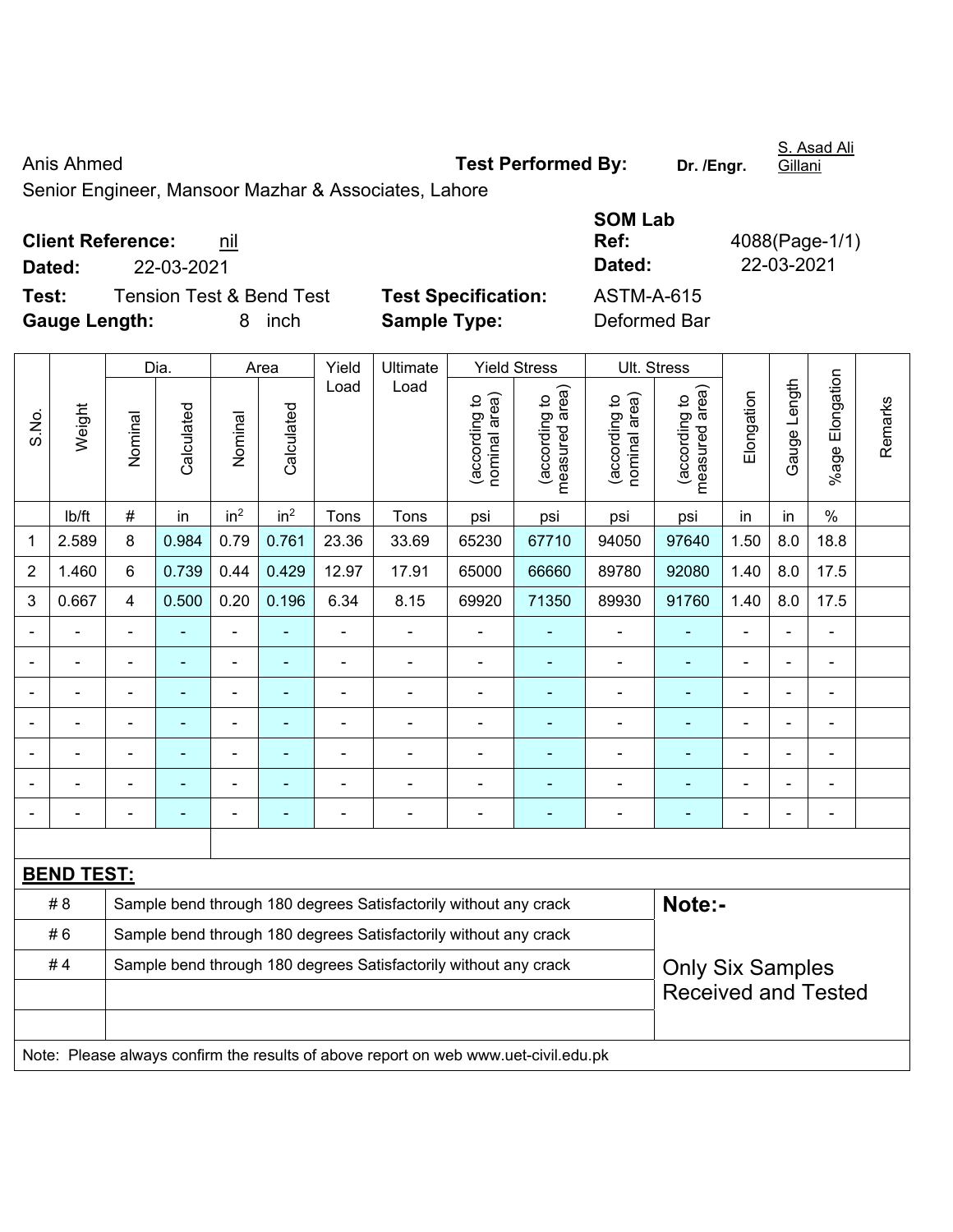Wasif Manzoor **Test Performed By:** Dr. /Engr. **S. Asad Ali Gillani** Ali Cillani

Salman Developers, Site Office: 8-E/III Gulberg-III, Lahore (Project: Grand Square Mall)

| <b>Client Reference:</b><br>nil<br>22-03-2021<br>Dated: |                            | <b>SOM Lab</b><br>Ref:<br>Dated: | 4089(Page-<br>1/1)<br>22-03-2021 |
|---------------------------------------------------------|----------------------------|----------------------------------|----------------------------------|
| <b>Tension Test &amp; Bend Test</b><br>Test:            | <b>Test Specification:</b> | ASTM-A-615                       |                                  |
| <b>Guage Length:</b><br>inch<br>8                       | <b>Sample Type:</b>        | Deformed Bar                     |                                  |

|       |                                                                                     |                                                                                              | Dia.           |                 | Area            | Yield | Ultimate                                                         |                                | <b>Yield Stress</b>                |                                | Ult. Stress                     |                |              |                 |         |
|-------|-------------------------------------------------------------------------------------|----------------------------------------------------------------------------------------------|----------------|-----------------|-----------------|-------|------------------------------------------------------------------|--------------------------------|------------------------------------|--------------------------------|---------------------------------|----------------|--------------|-----------------|---------|
| S.No. | Weight                                                                              | Nominal                                                                                      | Calculated     | Nominal         | Calculated      | Load  | Load                                                             | nominal area)<br>(according to | area)<br>(according to<br>measured | nominal area)<br>(according to | measured area)<br>(according to | Elongation     | Gauge Length | %age Elongation | Remarks |
|       | lb/ft                                                                               | $\#$                                                                                         | in             | in <sup>2</sup> | in <sup>2</sup> | Tons  | Tons                                                             | psi                            | psi                                | psi                            | psi                             | in             | in           | $\%$            |         |
| 1     | 2.607                                                                               | 8                                                                                            | 0.988          | 0.79            | 0.766           | 27.78 | 36.82                                                            | 77550                          | 79980                              | 102790                         | 106010                          | 1.40           | 8.0          | 17.5            |         |
| 2     | 2.604                                                                               | 8                                                                                            | 0.987          | 0.79            | 0.765           | 24.72 | 32.52                                                            | 69010                          | 71270                              | 90780                          | 93750                           | 1.20           | 8.0          | 15.0            |         |
| 3     | 1.467                                                                               | 6                                                                                            | 0.741          | 0.44            | 0.431           | 13.02 | 18.62                                                            | 65250                          | 66610                              | 93350                          | 95300                           | 1.10           | 8.0          | 13.8            |         |
| 4     | 1.465                                                                               | 6                                                                                            | 0.741          | 0.44            | 0.431           | 13.17 | 18.93                                                            | 66020                          | 67400                              | 94880                          | 96870                           | 1.40           | 8.0          | 17.5            |         |
| 5     | 0.667                                                                               | 4                                                                                            | 0.500          | 0.20            | 0.196           | 5.52  | 8.77                                                             | 60930                          | 62170                              | 96670                          | 98650                           | 1.20           | 8.0          | 15.0            |         |
| 6     | 0.662                                                                               | 4                                                                                            | 0.498          | 0.20            | 0.195           | 5.52  | 8.77                                                             | 60930                          | 62490                              | 96670                          | 99150                           | 1.20           | 8.0          | 15.0            |         |
|       |                                                                                     |                                                                                              |                |                 |                 |       |                                                                  |                                |                                    |                                |                                 |                |              |                 |         |
|       |                                                                                     |                                                                                              |                |                 |                 |       |                                                                  |                                |                                    | L,                             |                                 | Ē,             |              |                 |         |
|       |                                                                                     |                                                                                              |                | $\blacksquare$  |                 |       | ÷                                                                |                                |                                    | -                              | $\blacksquare$                  |                |              | $\blacksquare$  |         |
|       |                                                                                     | $\blacksquare$                                                                               | $\blacksquare$ | $\blacksquare$  |                 |       | $\blacksquare$                                                   | $\blacksquare$                 | $\blacksquare$                     | $\blacksquare$                 | $\blacksquare$                  | $\blacksquare$ |              | $\overline{a}$  |         |
|       |                                                                                     |                                                                                              |                |                 |                 |       |                                                                  |                                |                                    |                                |                                 |                |              |                 |         |
|       | <b>BEND TEST:</b>                                                                   |                                                                                              |                |                 |                 |       |                                                                  |                                |                                    |                                |                                 |                |              |                 |         |
|       | # 8                                                                                 |                                                                                              |                |                 |                 |       | Sample bend through 180 degrees Satisfactorily without any crack |                                |                                    |                                | Note:-                          |                |              |                 |         |
|       | #6                                                                                  | Sample bend through 180 degrees Satisfactorily without any crack                             |                |                 |                 |       |                                                                  |                                |                                    |                                |                                 |                |              |                 |         |
|       | #4                                                                                  | Sample bend through 180 degrees Satisfactorily without any crack<br><b>Only Nine Samples</b> |                |                 |                 |       |                                                                  |                                |                                    |                                |                                 |                |              |                 |         |
|       |                                                                                     |                                                                                              |                |                 |                 |       |                                                                  |                                |                                    |                                | <b>Received and Tested</b>      |                |              |                 |         |
|       |                                                                                     |                                                                                              |                |                 |                 |       |                                                                  |                                |                                    |                                |                                 |                |              |                 |         |
|       | Note: Please always confirm the results of above report on web www.uet-civil.edu.pk |                                                                                              |                |                 |                 |       |                                                                  |                                |                                    |                                |                                 |                |              |                 |         |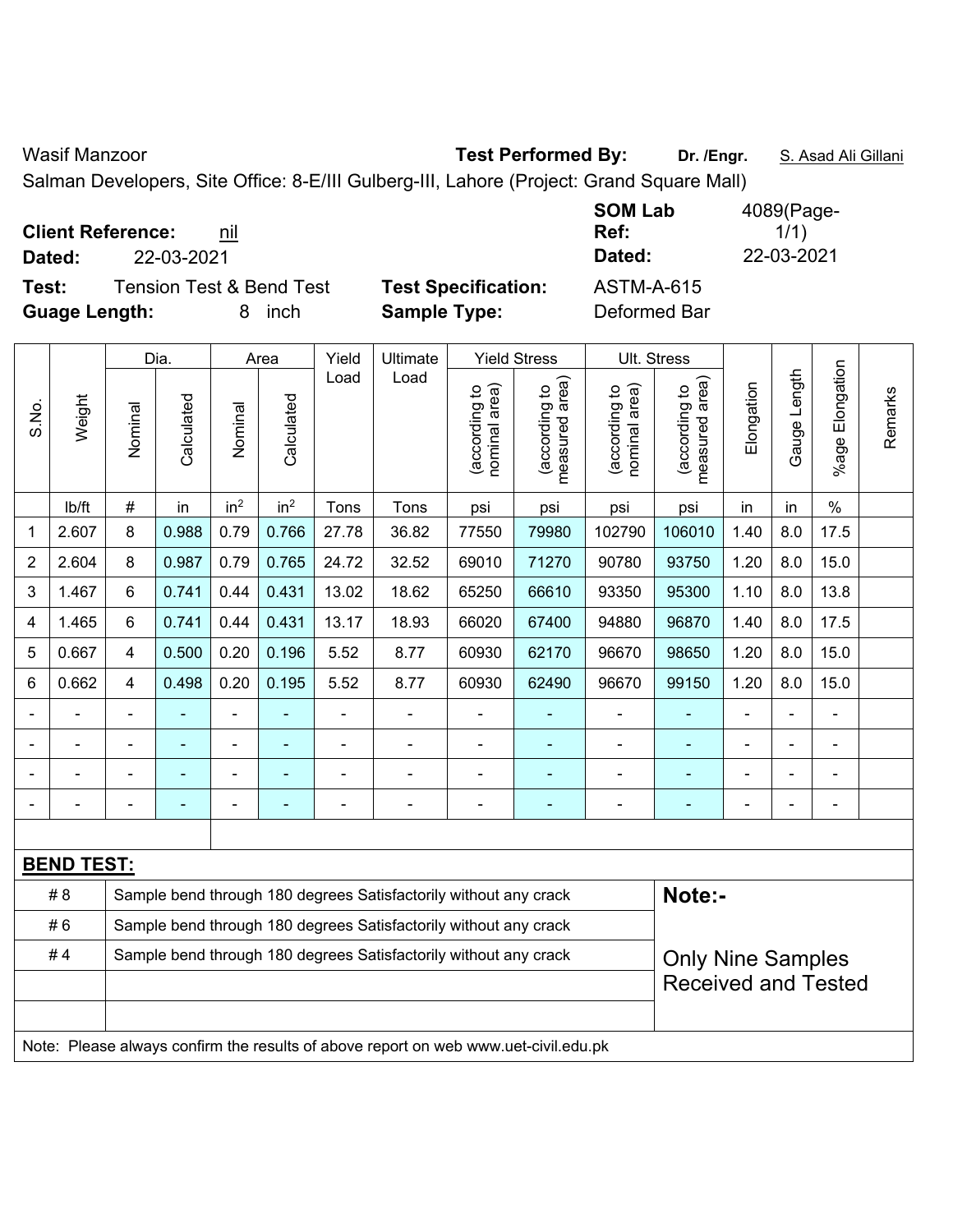M. Saleem Tahir **Test Performed By: Dr. /Engr.** S Asad Ali Gillani

Project Manager, IZHAR Construction (Pvt) Ltd. Lahore

| <b>Client Reference:</b> |                                     | ICPL/QFNST/20/03 |                            | <b>SOM Lab</b><br>Ref: | 4090-4096(Page-<br>1/1) |
|--------------------------|-------------------------------------|------------------|----------------------------|------------------------|-------------------------|
| Dated:                   | 20-03-2021                          |                  |                            | Dated:                 | 22-03-2021              |
| Test:                    | <b>Tension Test &amp; Bend Test</b> |                  | <b>Test Specification:</b> | <b>ASTM-A-615</b>      |                         |
| <b>Gauge Length:</b>     |                                     | inch             | <b>Sample Type:</b>        | Deformed Bar           |                         |

|                |                                                                                     |                                                         | Dia.           |                 | Area            | Yield<br>Ultimate |                                                                  |                                | <b>Yield Stress</b>             |                                | Ult. Stress                     |                |                          |                          |         |
|----------------|-------------------------------------------------------------------------------------|---------------------------------------------------------|----------------|-----------------|-----------------|-------------------|------------------------------------------------------------------|--------------------------------|---------------------------------|--------------------------------|---------------------------------|----------------|--------------------------|--------------------------|---------|
| S.No.          | Weight                                                                              | Nominal                                                 | Calculated     | Nominal         | Calculated      | Load              | Load                                                             | nominal area)<br>(according to | measured area)<br>(according to | nominal area)<br>(according to | measured area)<br>(according to | Elongation     | Gauge Length             | %age Elongation          | Remarks |
|                | lb/ft                                                                               | $\#$                                                    | in             | in <sup>2</sup> | in <sup>2</sup> | Tons              | Tons                                                             | psi                            | psi                             | psi                            | psi                             | in             | in                       | $\%$                     |         |
| $\mathbf 1$    | 2.588                                                                               | 8                                                       | 0.984          | 0.79            | 0.761           | 25.96             | 32.13                                                            | 72480                          | 75250                           | 89700                          | 93120                           | 1.50           | 8.0                      | 18.8                     |         |
| $\overline{2}$ | 2.597                                                                               | 8                                                       | 0.986          | 0.79            | 0.763           | 25.96             | 32.13                                                            | 72480                          | 75050                           | 89700                          | 92870                           | 1.50           | 8.0                      | 18.8                     |         |
| $\blacksquare$ | $\overline{a}$                                                                      | $\overline{\phantom{a}}$                                | ä,             | $\blacksquare$  | ÷               | $\blacksquare$    | ÷                                                                | ä,                             | $\blacksquare$                  | $\overline{\phantom{a}}$       | $\blacksquare$                  | ä,             | ä,                       | $\blacksquare$           |         |
|                | ä,                                                                                  | $\blacksquare$                                          | $\blacksquare$ | $\blacksquare$  | $\blacksquare$  | $\overline{a}$    | ÷                                                                | ä,                             | ÷                               | $\overline{\phantom{a}}$       | $\blacksquare$                  | $\blacksquare$ | $\blacksquare$           | $\overline{\phantom{a}}$ |         |
|                | $\blacksquare$                                                                      | $\blacksquare$                                          | ÷,             | $\blacksquare$  | $\blacksquare$  | $\blacksquare$    | ÷                                                                | $\blacksquare$                 | $\blacksquare$                  | ÷,                             | $\blacksquare$                  | $\blacksquare$ | $\blacksquare$           | $\blacksquare$           |         |
|                | $\blacksquare$                                                                      |                                                         |                | ä,              | ٠               | $\blacksquare$    | $\blacksquare$                                                   | L,                             | ä,                              | $\blacksquare$                 | $\blacksquare$                  | $\blacksquare$ | $\blacksquare$           | ÷                        |         |
|                |                                                                                     |                                                         | ۰              | $\blacksquare$  |                 |                   | $\blacksquare$                                                   | $\blacksquare$                 | $\overline{\phantom{a}}$        | $\blacksquare$                 | $\blacksquare$                  | $\blacksquare$ |                          | $\blacksquare$           |         |
|                |                                                                                     |                                                         |                | ÷               |                 | $\blacksquare$    | ÷                                                                |                                |                                 | ÷                              | ÷,                              |                | $\overline{\phantom{0}}$ |                          |         |
|                |                                                                                     |                                                         |                | $\overline{a}$  | ۳               | $\blacksquare$    | $\blacksquare$                                                   | ä,                             | ٠                               | ۰                              | $\blacksquare$                  | $\blacksquare$ | $\overline{\phantom{0}}$ | $\blacksquare$           |         |
|                | Ē.                                                                                  |                                                         | Ē.             | ÷               | ٠               | $\blacksquare$    | $\blacksquare$                                                   | ä,                             | $\overline{a}$                  | ÷                              | ۰                               | $\blacksquare$ | $\blacksquare$           | $\blacksquare$           |         |
|                |                                                                                     |                                                         |                |                 |                 |                   |                                                                  |                                |                                 |                                |                                 |                |                          |                          |         |
|                | <b>BEND TEST:</b>                                                                   |                                                         |                |                 |                 |                   |                                                                  |                                |                                 |                                |                                 |                |                          |                          |         |
|                | # 8                                                                                 |                                                         |                |                 |                 |                   | Sample bend through 180 degrees Satisfactorily without any crack |                                |                                 |                                | Note:-                          |                |                          |                          |         |
|                |                                                                                     |                                                         |                |                 |                 |                   |                                                                  |                                |                                 |                                |                                 |                |                          |                          |         |
|                |                                                                                     | <b>Only Three Samples</b><br><b>Received and Tested</b> |                |                 |                 |                   |                                                                  |                                |                                 |                                |                                 |                |                          |                          |         |
|                |                                                                                     |                                                         |                |                 |                 |                   |                                                                  |                                |                                 |                                |                                 |                |                          |                          |         |
|                | Note: Please always confirm the results of above report on web www.uet-civil.edu.pk |                                                         |                |                 |                 |                   |                                                                  |                                |                                 |                                |                                 |                |                          |                          |         |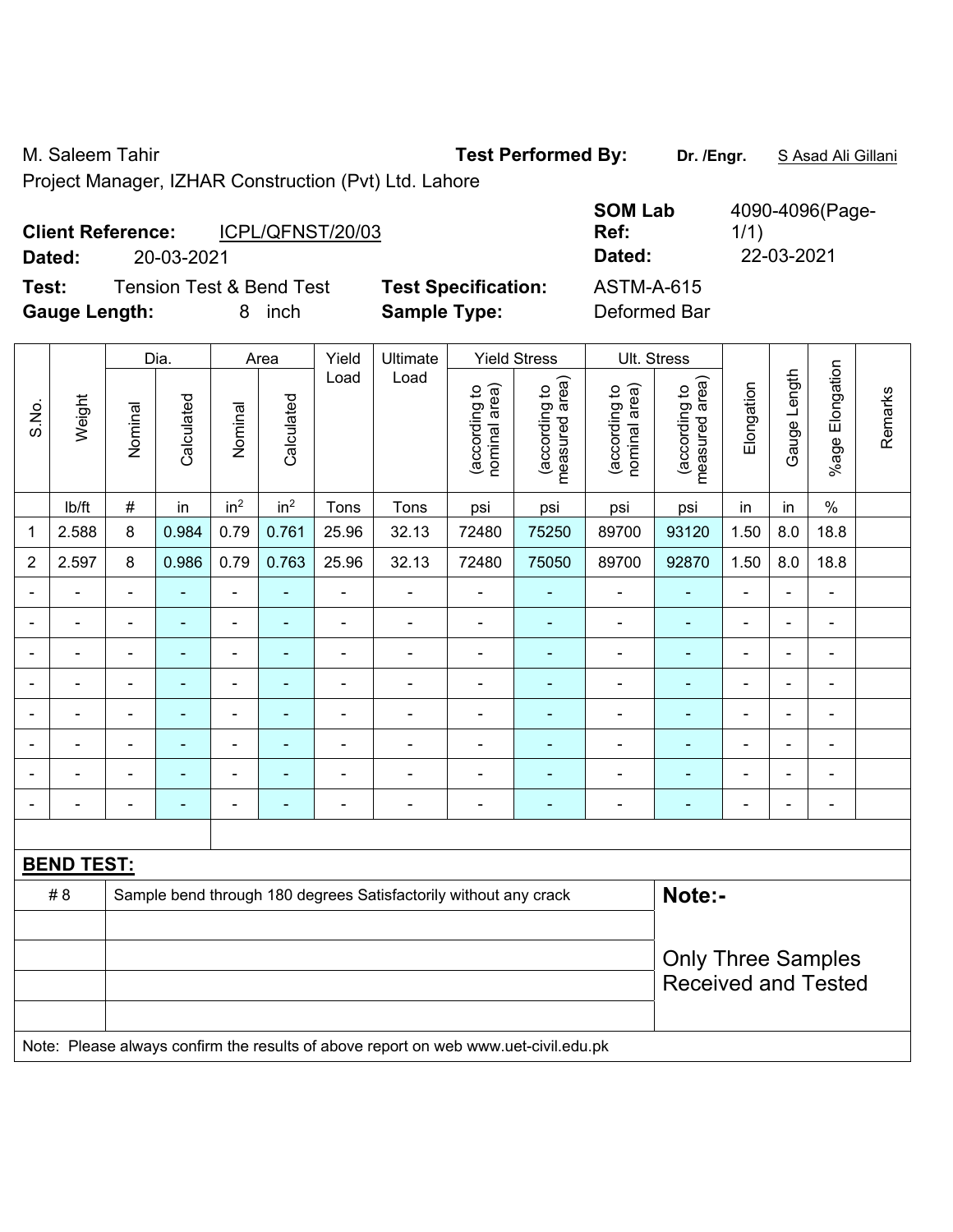Engr. Muddasir Tahir **Test Performed By:** Dr. /Engr.

S. Asad Ali **Gillani** 

Construction Manager, Zameen Aurum, Lahore

|        | <b>Client Reference:</b><br>ZD/ZA/STR007 |                            | Ref:       | 4091(Page-1/ |
|--------|------------------------------------------|----------------------------|------------|--------------|
| Dated: | 22-03-2021                               |                            | Dated:     | 22-03-2021   |
| Test:  | <b>Tension Test &amp; Bend Test</b>      | <b>Test Specification:</b> | ASTM-A-615 |              |

**Test Specification:** ASTM-A-615

| SOM Lab |                |
|---------|----------------|
| Ref:    | 4091(Page-1/1) |
| Dated:  | 22-03-2021     |
|         |                |

**Gauge Length:** 8 inch **Sample Type:** Deformed Bar (Batala Steel)

|                                                                        |                   |                | Dia.       |                 | Area                     |                | Ultimate                                                                            |                                | <b>Yield Stress</b>                         |                                | Ult. Stress                     |                |                |                       |         |
|------------------------------------------------------------------------|-------------------|----------------|------------|-----------------|--------------------------|----------------|-------------------------------------------------------------------------------------|--------------------------------|---------------------------------------------|--------------------------------|---------------------------------|----------------|----------------|-----------------------|---------|
| S.No.                                                                  | Weight            | Nominal        | Calculated | Nominal         | Calculated               | Load           | Load                                                                                | nominal area)<br>(according to | (according to<br>measured area)<br>measured | nominal area)<br>(according to | (according to<br>measured area) | Elongation     | Gauge Length   | Elongation<br>$%$ age | Remarks |
|                                                                        | lb/ft             | $\#$           | in         | in <sup>2</sup> | in <sup>2</sup>          | Tons           | Tons                                                                                | psi                            | psi                                         | psi                            | psi                             | in             | in             | $\%$                  |         |
| $\mathbf 1$                                                            | 2.623             | 8              | 0.991      | 0.79            | 0.771                    | 23.96          | 35.78                                                                               | 66880                          | 68530                                       | 99890                          | 102350                          | 1.20           | 8.0            | 15.0                  |         |
| $\overline{c}$                                                         | 2.625             | 8              | 0.991      | 0.79            | 0.771                    | 24.06          | 35.17                                                                               | 67160                          | 68820                                       | 98180                          | 100600                          | 1.40           | 8.0            | 17.5                  |         |
| 3                                                                      | 1.491             | 6              | 0.747      | 0.44            | 0.438                    | 13.63          | 19.67                                                                               | 68320                          | 68630                                       | 98610                          | 99060                           | 1.20           | 8.0            | 15.0                  |         |
| 4                                                                      | 1.490             | 6              | 0.747      | 0.44            | 0.438                    | 14.07          | 19.98                                                                               | 70510                          | 70840                                       | 100150                         | 100600                          | 1.10           | 8.0            | 13.8                  |         |
| 5                                                                      | 0.661             | 4              | 0.497      | 0.20            | 0.194                    | 6.42           | 8.87                                                                                | 70820                          | 73010                                       | 97800                          | 100820                          | 1.00           | 8.0            | 12.5                  |         |
| $\,6\,$                                                                | 0.661             | $\overline{4}$ | 0.497      | 0.20            | 0.194                    | 7.14           | 9.28                                                                                | 78690                          | 81120                                       | 102290                         | 105460                          | 1.10           | 8.0            | 13.8                  |         |
|                                                                        |                   |                |            |                 |                          |                |                                                                                     |                                |                                             |                                |                                 |                |                |                       |         |
|                                                                        |                   | $\blacksquare$ |            | $\overline{a}$  | $\overline{\phantom{0}}$ | $\blacksquare$ | $\blacksquare$                                                                      | $\blacksquare$                 | $\overline{\phantom{0}}$                    | $\overline{a}$                 | $\blacksquare$                  | $\blacksquare$ | $\blacksquare$ | ۰                     |         |
|                                                                        |                   |                |            | $\blacksquare$  | $\overline{\phantom{0}}$ | ٠              |                                                                                     | $\qquad \qquad \blacksquare$   |                                             |                                |                                 | $\blacksquare$ |                | ÷                     |         |
|                                                                        |                   |                |            |                 |                          | ٠              |                                                                                     |                                | ٠                                           |                                | ۰                               |                |                | $\blacksquare$        |         |
|                                                                        |                   |                |            |                 |                          |                |                                                                                     |                                |                                             |                                |                                 |                |                |                       |         |
|                                                                        | <b>BEND TEST:</b> |                |            |                 |                          |                |                                                                                     |                                |                                             |                                |                                 |                |                |                       |         |
|                                                                        | #8                |                |            |                 |                          |                | Sample bend through 180 degrees Satisfactorily without any crack                    |                                |                                             |                                | Note:-                          |                |                |                       |         |
| #6<br>Sample bend through 180 degrees Satisfactorily without any crack |                   |                |            |                 |                          |                |                                                                                     |                                |                                             |                                |                                 |                |                |                       |         |
|                                                                        | #4                |                |            |                 |                          |                | Sample bend through 180 degrees Satisfactorily without any crack                    |                                |                                             |                                | <b>Only Nine Samples</b>        |                |                |                       |         |
|                                                                        |                   |                |            |                 |                          |                |                                                                                     |                                |                                             |                                | <b>Received and Tested</b>      |                |                |                       |         |
|                                                                        |                   |                |            |                 |                          |                |                                                                                     |                                |                                             |                                |                                 |                |                |                       |         |
|                                                                        |                   |                |            |                 |                          |                | Note: Please always confirm the results of above report on web www.uet-civil.edu.pk |                                |                                             |                                |                                 |                |                |                       |         |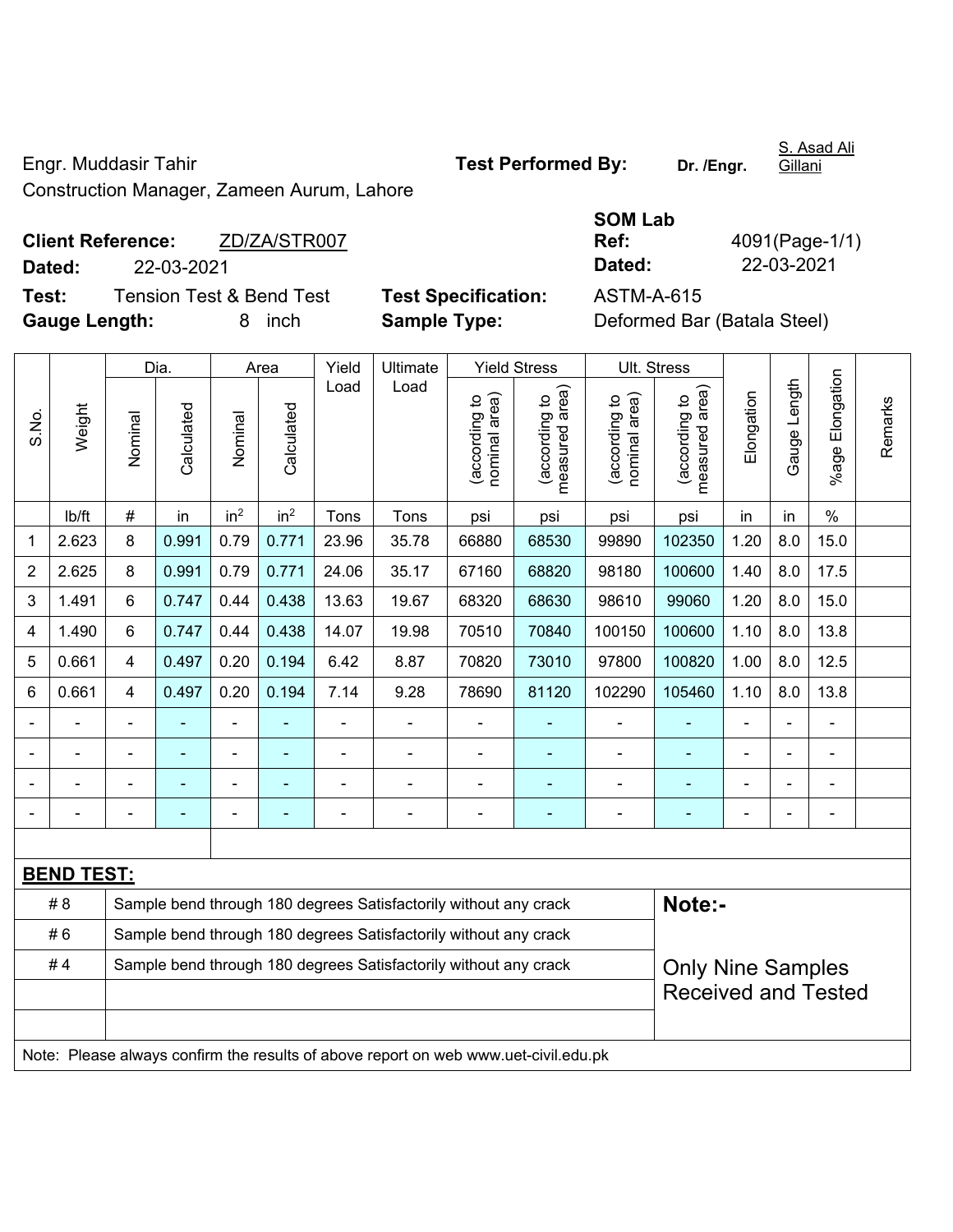Project Manager Liberty Builders, Lahore

**Client Reference:** ST/UET/ 20210322-40 **Dated:** 22-03-2021 **Dated:** 22-03-2021

**Test:** Tension Test & Bend Test **Test Specification:** ASTM-A-615 **Gauge Length:** 8 inch **Sample Type:** Deformed Bar( Batala Premium)

| - ت<br><u>ສ</u>             |        |         |            |                 |                 |       |          |                                                  |                                                        |                                                  |                                                        |            |                    |                       |
|-----------------------------|--------|---------|------------|-----------------|-----------------|-------|----------|--------------------------------------------------|--------------------------------------------------------|--------------------------------------------------|--------------------------------------------------------|------------|--------------------|-----------------------|
|                             |        |         | Dia.       |                 | Area            | Yield | Ultimate |                                                  | <b>Yield Stress</b>                                    |                                                  | Ult. Stress                                            |            |                    |                       |
| $rac{5}{5}$<br><sub>0</sub> | Weight | Nominal | Calculated | Nominal         | Calculated      | Load  | Load     | area)<br>$\overline{c}$<br>(according<br>nominal | rea)<br>$\overline{c}$<br>ᡕᢐ<br>(according<br>measured | area)<br>$\overline{5}$<br>(according<br>nominal | rea)<br>$\overline{c}$<br>ᡕᢐ<br>(according<br>measured | Elongation | ength<br>auge<br>Ö | Elongation<br>$%$ age |
|                             | lb/ft  | #       | in         | in <sup>2</sup> | in <sup>2</sup> | Tons  | Tons     | psi                                              | psi                                                    | psi                                              | psi                                                    | in         | in                 | $\%$                  |
| 1                           | 2.630  | 8       | 0.992      | 0.79            | 0.773           | 23.14 | 35.12    | 64600                                            | 66020                                                  | 98040                                            | 100190                                                 | 1.10       | 8.0                | 13.8                  |
| 2                           | 2.645  | 8       | 0.995      | 0.79            | 0.777           | 23.24 | 35.17    | 64890                                            | 65970                                                  | 98180                                            | 99820                                                  | 1.20       | 8.0                | 15.0                  |
| 3                           | 2.642  | 8       | 0.994      | 0.79            | 0.776           | 23.65 | 35.42    | 66020                                            | 67220                                                  | 98890                                            | 100680                                                 | 1.20       | 8.0                | 15.0                  |
| 4                           | 0.671  | 4       | 0.501      | 0.20            | 0.197           | 6.03  | 8.97     | 66550                                            | 67560                                                  | 98920                                            | 100430                                                 | 1.30       | 8.0                | 16.3                  |
| 5                           | 0.667  | 4       | 0.500      | 0.20            | 0.196           | 5.91  | 8.77     | 65200                                            | 66530                                                  | 96670                                            | 98650                                                  | 1.10       | 8.0                | 13.8                  |
| 6                           | 0.660  | 4       | 0.497      | 0.20            | 0.194           | 5.81  | 8.84     | 64080                                            | 66060                                                  | 97460                                            | 100470                                                 | 1.10       | 8.0                | 13.8                  |

- - - - - - - - - - - - - - - - - - - - - - - - - - - - - - - - - - - - - - - - - - - - -

| <b>BEND TEST:</b>                                                                   |  |  |  |  |  |                                                                  |  |  |  |        |  |  |  |
|-------------------------------------------------------------------------------------|--|--|--|--|--|------------------------------------------------------------------|--|--|--|--------|--|--|--|
| # 8                                                                                 |  |  |  |  |  | Sample bend through 180 degrees Satisfactorily without any crack |  |  |  | Note:- |  |  |  |
|                                                                                     |  |  |  |  |  |                                                                  |  |  |  |        |  |  |  |
| <b>Only Eight Samples</b>                                                           |  |  |  |  |  |                                                                  |  |  |  |        |  |  |  |
| <b>Received and Tested</b>                                                          |  |  |  |  |  |                                                                  |  |  |  |        |  |  |  |
|                                                                                     |  |  |  |  |  |                                                                  |  |  |  |        |  |  |  |
| Note: Please always confirm the results of above report on web www.uet-civil.edu.pk |  |  |  |  |  |                                                                  |  |  |  |        |  |  |  |

**SOM Lab** 

**Ref:** 4092(Page-1/1)

S. Asad Ali **Gillani** 

Remarks

Remarks

Abdul Ghafar **Test Performed By:** Dr. /Engr.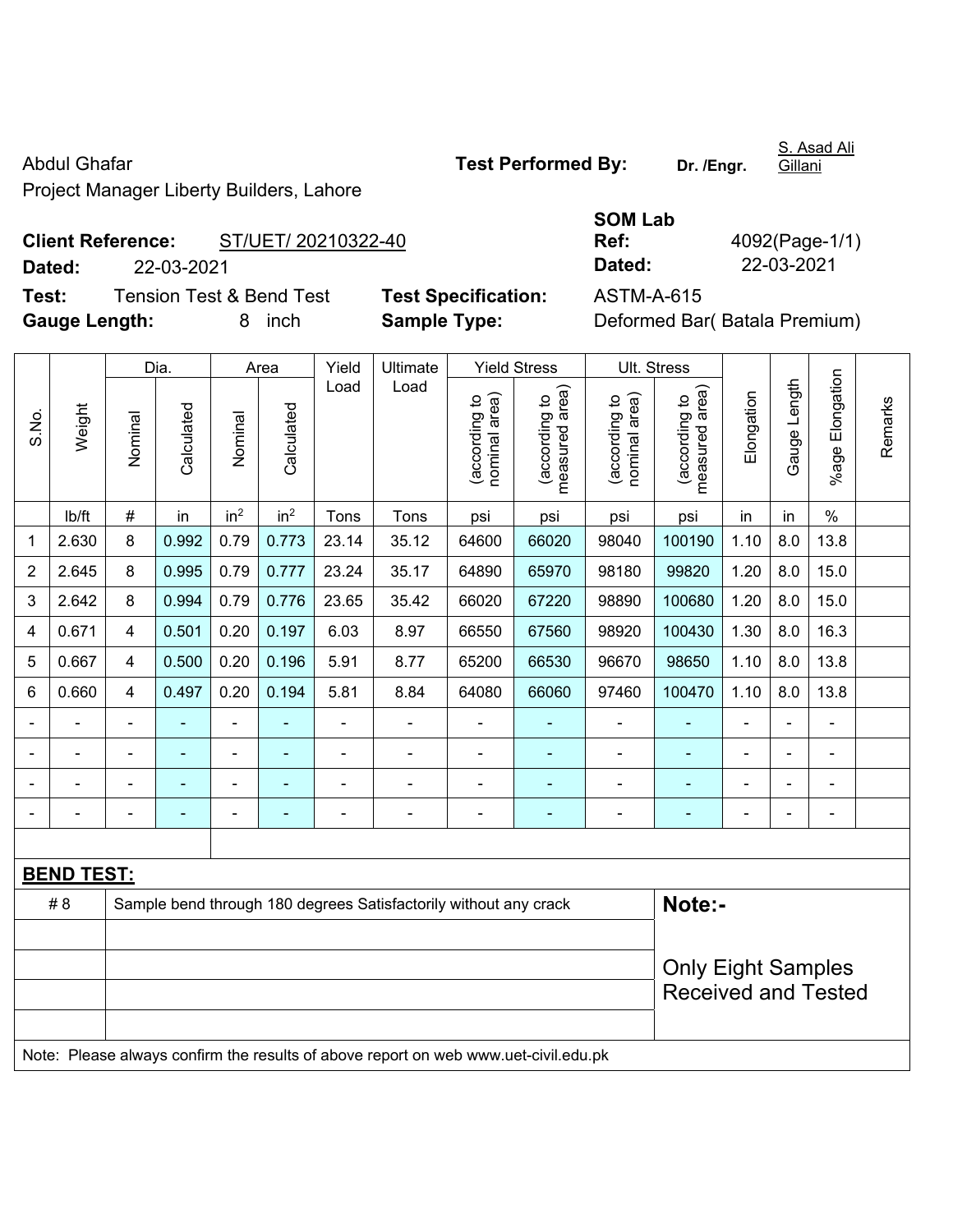Project Manager Liberty Builders, Lahore

**Client Reference:** ST/UET/ 20210322-32

**Test:** Tension Test & Bend Test **Test Specification:** ASTM-A-615 **Gauge Length:** 8 inch **Sample Type:** Deformed Bar( Batala Premium)

**Dated:** 22-03-2021 **Dated:** 22-03-2021

**SOM Lab Ref:** 4093(Page-1/1)

|                            | Dia.                     |                |                | Area            |                 | Yield          | Ultimate                                                                            |                                | <b>Yield Stress</b>             |                                | Ult. Stress                     |                |                |                 |         |
|----------------------------|--------------------------|----------------|----------------|-----------------|-----------------|----------------|-------------------------------------------------------------------------------------|--------------------------------|---------------------------------|--------------------------------|---------------------------------|----------------|----------------|-----------------|---------|
| S.No.                      | Weight                   | Nominal        | Calculated     | Nominal         | Calculated      | Load           | Load                                                                                | (according to<br>nominal area) | measured area)<br>(according to | (according to<br>nominal area) | measured area)<br>(according to | Elongation     | Gauge Length   | %age Elongation | Remarks |
|                            | Ib/ft                    | #              | in             | in <sup>2</sup> | in <sup>2</sup> | Tons           | Tons                                                                                | psi                            | psi                             | psi                            | psi                             | in             | in             | $\%$            |         |
| 1                          | 2.661                    | 8              | 0.998          | 0.79            | 0.782           | 22.14          | 32.03                                                                               | 61810                          | 62450                           | 89420                          | 90330                           | 1.40           | 8.0            | 17.5            |         |
| 2                          | 2.657                    | 8              | 0.997          | 0.79            | 0.781           | 22.65          | 32.93                                                                               | 63240                          | 63960                           | 91920                          | 92980                           | 1.40           | 8.0            | 17.5            |         |
| 3                          | 2.590                    | 8              | 0.984          | 0.79            | 0.761           | 23.19          | 32.28                                                                               | 64740                          | 67210                           | 90130                          | 93560                           | 1.50           | 8.0            | 18.8            |         |
|                            |                          |                |                | $\blacksquare$  |                 |                |                                                                                     |                                |                                 |                                |                                 |                |                |                 |         |
|                            |                          |                |                | $\blacksquare$  |                 | $\blacksquare$ | $\blacksquare$                                                                      | $\blacksquare$                 |                                 | $\blacksquare$                 | $\blacksquare$                  |                |                | ÷               |         |
|                            |                          | Ē,             |                | $\blacksquare$  |                 | Ē,             | $\blacksquare$                                                                      | Ē,                             |                                 | $\blacksquare$                 | $\blacksquare$                  | $\blacksquare$ | $\blacksquare$ | $\blacksquare$  |         |
| $\blacksquare$             |                          | $\blacksquare$ | $\blacksquare$ | $\blacksquare$  |                 | $\blacksquare$ | $\blacksquare$                                                                      | ä,                             | $\blacksquare$                  | $\blacksquare$                 | $\blacksquare$                  | $\blacksquare$ | $\blacksquare$ | $\blacksquare$  |         |
|                            |                          | Ē,             | $\blacksquare$ | $\blacksquare$  |                 | $\blacksquare$ | $\blacksquare$                                                                      | Ē,                             | ÷                               | $\blacksquare$                 | $\blacksquare$                  | $\blacksquare$ |                | $\frac{1}{2}$   |         |
|                            |                          |                |                | $\sim$          |                 |                |                                                                                     |                                |                                 |                                |                                 |                |                |                 |         |
|                            |                          | $\blacksquare$ |                | $\blacksquare$  | ٠               | L              | $\overline{\phantom{0}}$                                                            | Ē,                             | ٠                               | $\overline{\phantom{0}}$       | $\blacksquare$                  |                |                | ÷               |         |
|                            |                          |                |                |                 |                 |                |                                                                                     |                                |                                 |                                |                                 |                |                |                 |         |
|                            | <b>BEND TEST:</b>        |                |                |                 |                 |                |                                                                                     |                                |                                 |                                |                                 |                |                |                 |         |
|                            | # 8                      |                |                |                 |                 |                | Sample bend through 180 degrees Satisfactorily without any crack                    |                                |                                 |                                | Note:-                          |                |                |                 |         |
|                            |                          |                |                |                 |                 |                |                                                                                     |                                |                                 |                                |                                 |                |                |                 |         |
|                            | <b>Only Four Samples</b> |                |                |                 |                 |                |                                                                                     |                                |                                 |                                |                                 |                |                |                 |         |
| <b>Received and Tested</b> |                          |                |                |                 |                 |                |                                                                                     |                                |                                 |                                |                                 |                |                |                 |         |
|                            |                          |                |                |                 |                 |                |                                                                                     |                                |                                 |                                |                                 |                |                |                 |         |
|                            |                          |                |                |                 |                 |                | Note: Please always confirm the results of above report on web www.uet-civil.edu.pk |                                |                                 |                                |                                 |                |                |                 |         |

S. Asad Ali Gillani

Abdul Ghafar **Test Performed By:** Dr. /Engr.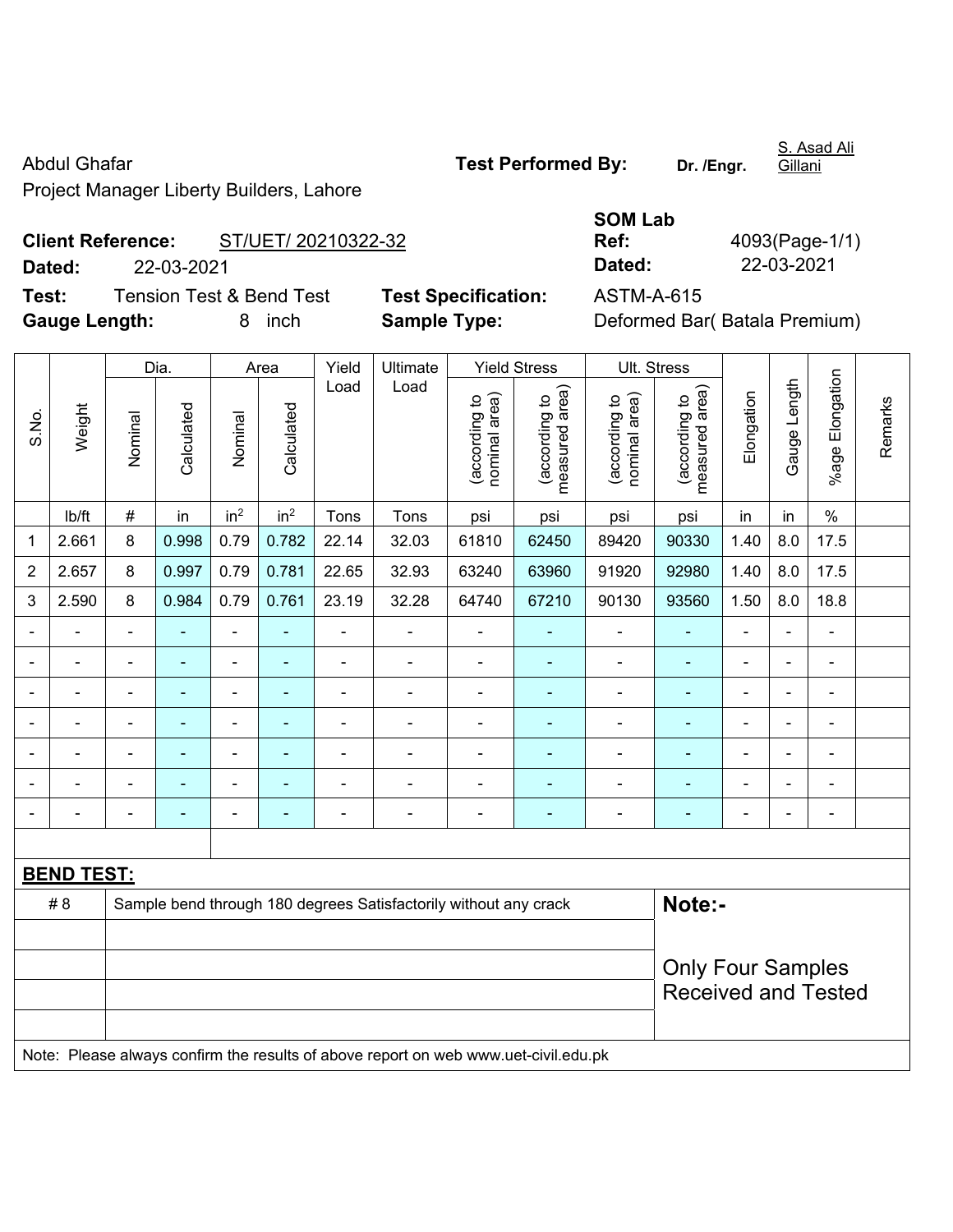BeaCon Impex Private Ltd. **Test Performed By:** Dr. /Engr. **S. Asas Ali Gillani** 

Faisalabad

Τ

Τ

### **Client Reference:** B. I/Civil/21-111 **Dated:** 18-03-2021 **Dated:** 22-03-2021

**Test:** Tension Test & Bend Test **Test Specification:** ASTM-A-615 **Gauge Length:** 8 inch **Sample Type:** Deformed Bar

Dia. Area Yield Ultimate Yield Stress Ult. Stress

**SOM Lab Ref:** 4095(Page - 1/1)

 $\overline{1}$ 

|                                                                         |                   | Dia.                         |            | Area                         |                 | Yield          | Ultimate                                                         | Yield Stress                   |                                             | UII. Stress                    |                                                        |                |              |                      |         |
|-------------------------------------------------------------------------|-------------------|------------------------------|------------|------------------------------|-----------------|----------------|------------------------------------------------------------------|--------------------------------|---------------------------------------------|--------------------------------|--------------------------------------------------------|----------------|--------------|----------------------|---------|
| S.No.                                                                   | Weight            | Nominal                      | Calculated | Nominal                      | Calculated      | Load           | Load                                                             | (according to<br>nominal area) | (according to<br>neasured area)<br>measured | (according to<br>nominal area) | area)<br>(according to<br>measured                     | Elongation     | Gauge Length | Elongation<br>%age I | Remarks |
|                                                                         | lb/ft             | $\#$                         | in         | in <sup>2</sup>              | in <sup>2</sup> | Tons           | Tons                                                             | psi                            | psi                                         | psi                            | psi                                                    | in             | in           | $\%$                 |         |
| 1                                                                       | 2.614             | 8                            | 0.989      | 0.79                         | 0.768           | 25.28          | 33.35                                                            | 70580                          | 72600                                       | 93120                          | 95780                                                  | 1.50           | 8.0          | 18.8                 |         |
| $\overline{2}$                                                          | 2.626             | 8                            | 0.991      | 0.79                         | 0.772           | 25.33          | 33.46                                                            | 70720                          | 72370                                       | 93400                          | 95580                                                  | 1.30           | 8.0          | 16.3                 |         |
| 3                                                                       | 1.479             | 6                            | 0.744      | 0.44                         | 0.435           | 16.16          | 20.69                                                            | 80990                          | 81920                                       | 103720                         | 104920                                                 | 1.00           | 8.0          | 12.5                 |         |
| 4                                                                       | 1.478             | 6                            | 0.743      | 0.44                         | 0.434           | 16.48          | 21.10                                                            | 82620                          | 83760                                       | 105770                         | 107230                                                 | 1.00           | 8.0          | 12.5                 |         |
| 5                                                                       | 0.672             | $\overline{4}$               | 0.501      | 0.20                         | 0.197           | 5.96           | 9.02                                                             | 65760                          | 66760                                       | 99480                          | 101000                                                 | 1.10           | 8.0          | 13.8                 |         |
| 6                                                                       | 0.673             | 4                            | 0.502      | 0.20                         | 0.198           | 5.86           | 8.97                                                             | 64640                          | 65290                                       | 98920                          | 99920                                                  | 1.20           | 8.0          | 15.0                 |         |
|                                                                         |                   | $\blacksquare$               |            |                              |                 |                |                                                                  |                                |                                             |                                |                                                        |                |              |                      |         |
|                                                                         |                   | $\blacksquare$               | ä,         | $\qquad \qquad \blacksquare$ | ٠               | $\blacksquare$ | $\blacksquare$                                                   | $\blacksquare$                 | ۰                                           | $\blacksquare$                 | ٠                                                      | ä,             | ä,           | ä,                   |         |
|                                                                         |                   |                              |            | $\blacksquare$               |                 |                |                                                                  | $\overline{\phantom{0}}$       | ۰                                           |                                | ٠                                                      | $\blacksquare$ |              | ÷                    |         |
|                                                                         |                   | $\qquad \qquad \blacksquare$ |            | $\overline{\phantom{0}}$     | ۰               |                |                                                                  |                                |                                             |                                |                                                        |                |              | ۰                    |         |
|                                                                         |                   |                              |            |                              |                 |                |                                                                  |                                |                                             |                                |                                                        |                |              |                      |         |
|                                                                         | <b>BEND TEST:</b> |                              |            |                              |                 |                |                                                                  |                                |                                             |                                |                                                        |                |              |                      |         |
| # 8<br>Sample bend through 180 degrees Satisfactorily without any crack |                   |                              |            |                              |                 |                |                                                                  |                                | Note:-                                      |                                |                                                        |                |              |                      |         |
|                                                                         | #6                |                              |            |                              |                 |                | Sample bend through 180 degrees Satisfactorily without any crack |                                |                                             |                                |                                                        |                |              |                      |         |
|                                                                         | #4                |                              |            |                              |                 |                | Sample bend through 180 degrees Satisfactorily without any crack |                                |                                             |                                | <b>Only Nine Samples</b><br><b>Received and Tested</b> |                |              |                      |         |
|                                                                         |                   |                              |            |                              |                 |                |                                                                  |                                |                                             |                                |                                                        |                |              |                      |         |

Note: Please always confirm the results of above report on web www.uet-civil.edu.pk